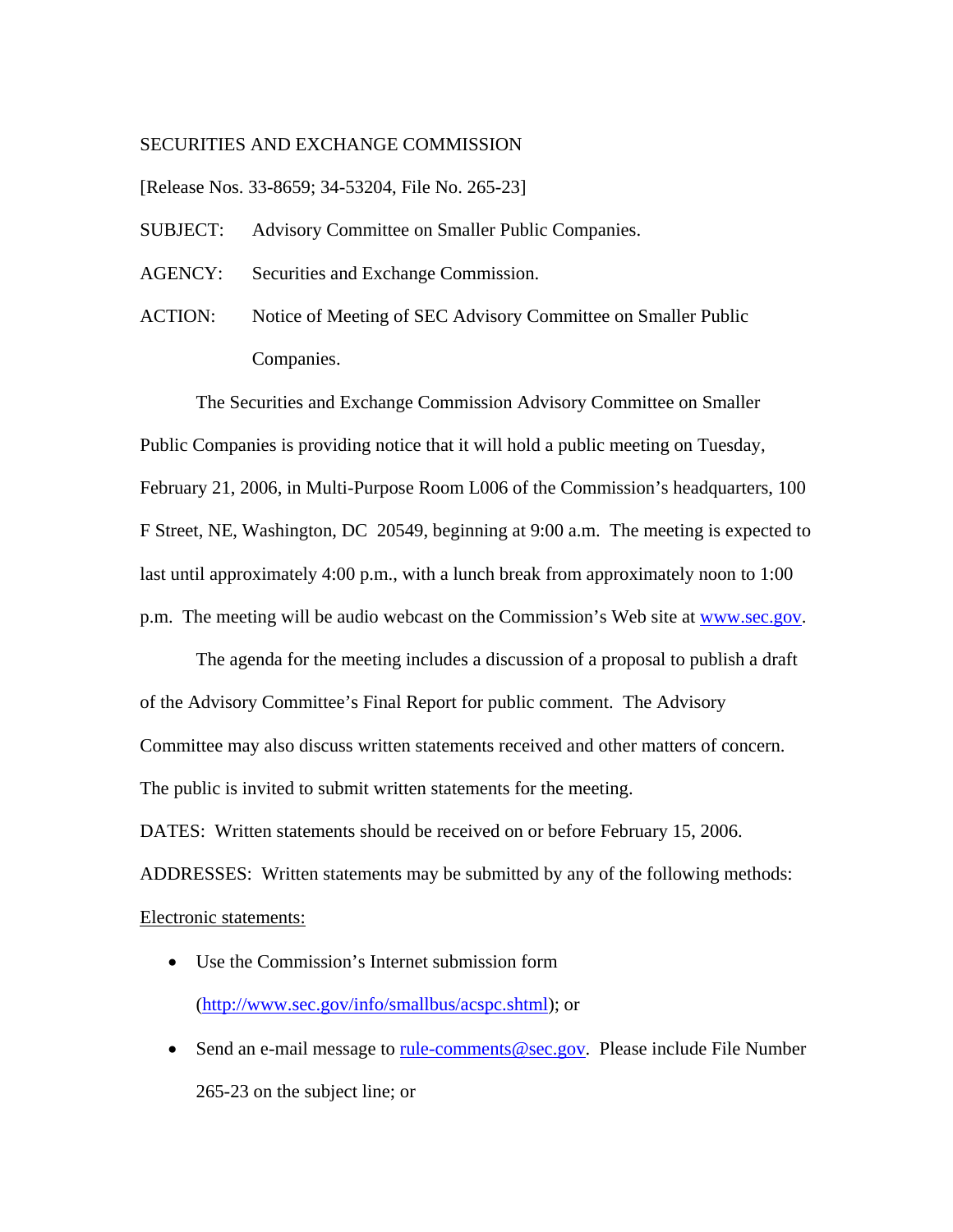Paper statements:

• Send paper statements in triplicate to Nancy M. Morris, Committee Management Officer, Securities and Exchange Commission, 100 F Street, NE, Washington, DC 20549-1090.

All submissions should refer to File No. 265-23. This file number should be included on the subject line if e-mail is used. To help us process and review your statement more efficiently, please use only one method. The Commission staff will post all statements on the Advisory Committee's Web site (http://www.sec.gov./info/smallbus/acspc.shtml).

Statements also will be available for public inspection and copying in the Commission's Public Reference Room, 100 F Street, NE, Room 1580, Washington, DC 20549. All statements received will be posted without change; we do not edit personal identifying information from submissions. You should submit only information that you wish to make available publicly.

FOR FURTHER INFORMATION CONTACT: Kevin M. O'Neill, Special Counsel, at (202) 551-3260, Office of Small Business Policy, Division of Corporation Finance, Securities and Exchange Commission, 100 F Street, NE, Washington, DC 20549-3628. SUPPLEMENTARY INFORMATION: In accordance with Section 10(a) of the Federal

2